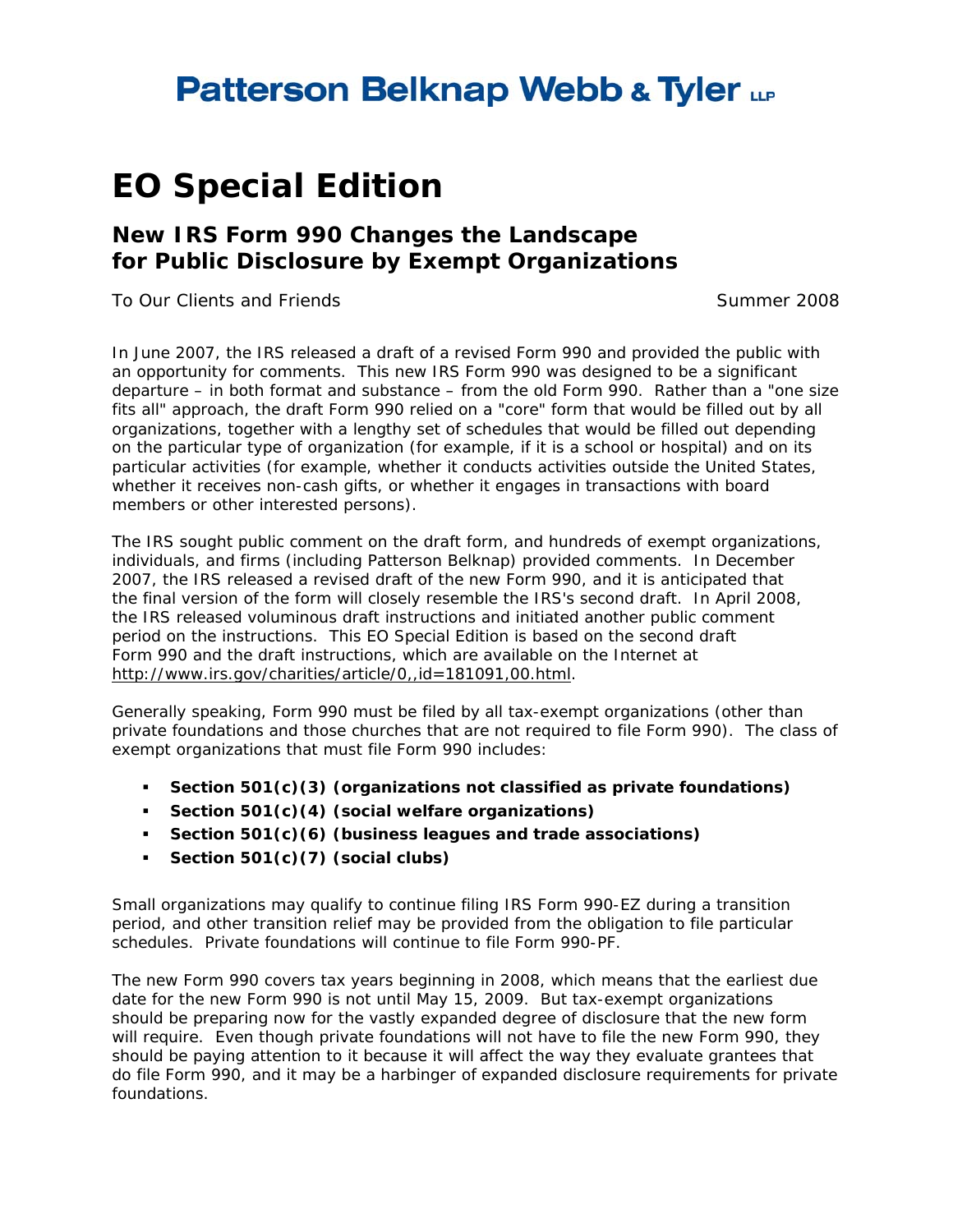#### *Raising the Bar for Governance*

Because an organization's Form 990 is now available at little or no cost on the Internet, the form has become a truly public document. It is not just an information return filed with the IRS and disclosed on an "as requested" basis to those who ask the organization or the IRS to see it. Thanks to the web, it has become an integral part of the public face that every exempt organization presents to the world – to its donors, its critics, and its peer organizations, to journalists, public officials, and watchdog organizations. The content of Form 990, in other words, is a matter of critical importance, not only to an organization's Chief Financial Officer, Audit Committee, and General Counsel. It is also important to the organization's development officers, its public information staff, and its Chief Executive Officer, and ultimately, to the governing board as a whole.

As if to underscore the importance of Form 990, the new core form, in a section called "Governance, Management and Disclosure," asks the following new question:

#### *Was a copy of Form 990 provided to the organization's governing board before it was filed? All organizations must describe … the process, if any, the organization uses to review the Form 990.*

This question about the review of Form 990 is indicative of a notable characteristic of the new form: It asks many "yes/no" questions that are not grounded in any specific provision of Federal tax law. For example, there is no statutory or regulatory requirement that an organization's governing board be supplied with Form 990 before it is filed; nor is there any required "process" for the board's review. The form and the instructions strive to be clear that many of the new questions do not correspond to requirements of Federal tax law. Yet the new Form 990 effectively raises the bar for the Form 990 review process and other aspects of exempt organization governance. Does an organization want to say in a public document that its Form 990 was *not* provided to the board prior to filing? Probably not. Does an organization want to say that it has *no* process for the review of its Form 990? Again, probably not. As a consequence, it can be predicted that many organizations will develop policies and practices designed to enable them to answer "yes" to the question quoted above and to other questions like it.

Critics have complained that the new Form 990 asks questions unrelated to Federal tax law compliance. However, the IRS has explained its rationale as follows:

Many of the questions request information on practices or policies that are not required by Federal tax law. However, good governance and accountability practices provide safeguards that the organization's assets will be used consistently with its exempt purposes. This is a critical tax compliance consideration, especially for organizations that are subject to private benefit, excess benefit, and private inurement prohibitions. In addition, well-governed and well-managed organizations are more likely to be transparent organizations with regard to their operations, finances, fundraising practices, and use of assets for exempt and unrelated purposes.

In this article, we will describe and offer comments about many of the "yes/no" questions asked on the new Form 990 that bear upon an organization's procedures and policies. In those cases where an organization determines that a "yes" answer is desirable, it will need to make certain it has the type of procedure or written policy contemplated by the IRS. In other cases, the organization will want to think carefully about its rationale for *not* having a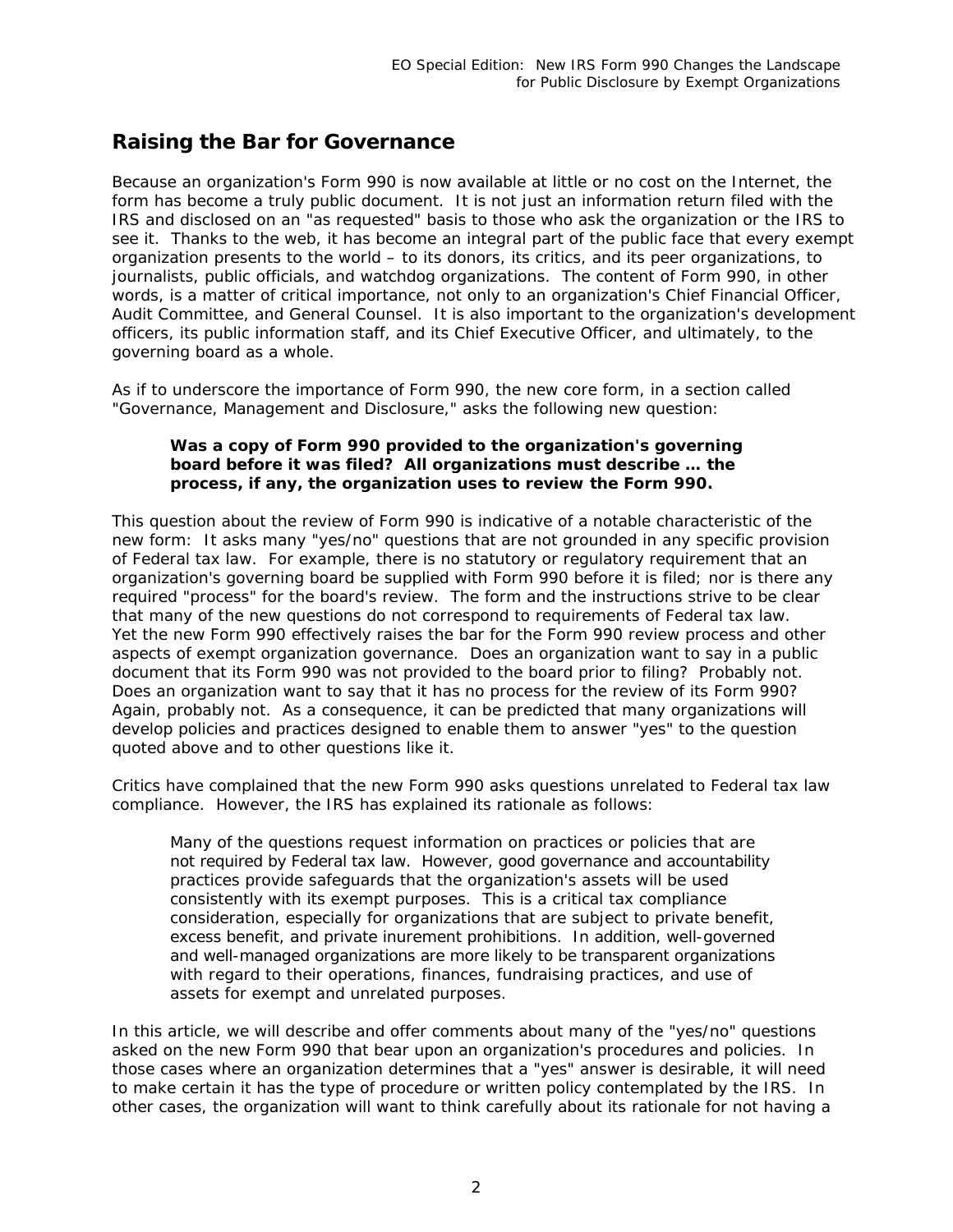particular procedure or written policy so that it will be able to explain – without apologies – why it lacks a procedure or policy that the new Form 990, simply by asking a question, has implied is necessary or desirable.

All organizations are required (in Part VI of the "core" Form 990) to disclose whether they have written policies to address the following:

- **Conflicts of interest**
- **Whistleblower protection**
- **Document retention and destruction**

The questions about conflicts policies have appeared on Form 990 for several years. The questions about whistleblower protection and document retention and destruction policies are new.

Part VI of the "core" of the new Form 990 also asks whether organizations have certain procedures concerning:

- **The review of Form 990 itself (discussed above)**
- **Setting compensation for the officers and "key" staff**
- **Contemporaneously documenting board and certain committee meetings**
- **Providing public access to governance documents, the conflict of interest policy, and financial statements**

In other parts of the new Form 990:

- **Organizations that make foreign grants** are asked to describe their procedures for monitoring the use of grant funds outside of the United States. *Schedule F.*
- **Craanizations with tax-exempt bonds** are asked an array of questions that bear on their practices and procedures, including whether they have practices and procedures to ensure post-issuance compliance with their tax-related obligations under tax-exempt bonds. *Schedule K.*
- **Organizations that provide certain perquisites** (e.g., first-class or charter travel, dues to a health or social club, a housing allowance or use of a personal residence, a maid or a chauffeur) to the board or key staff are asked if they have a written policy on such matters and if they do not, are asked to provide an explanation of how such perquisites are approved. A follow-up question asks whether the organization requires substantiation before such an expense is reimbursed or allowed. *Schedule J.*
- **Organizations that participate in joint ventures** with taxable entities are asked if they have a written policy or procedure requiring an evaluation of their participation under Federal tax laws and if they have taken steps to safeguard their exempt status. *Core Form 990, Part VI.*
- **Organizations with local chapters or affiliates** are asked if they have written policies or procedures by which the parent organization ensures that local operations are consistent with its own. *Core Form 990, Part VI.*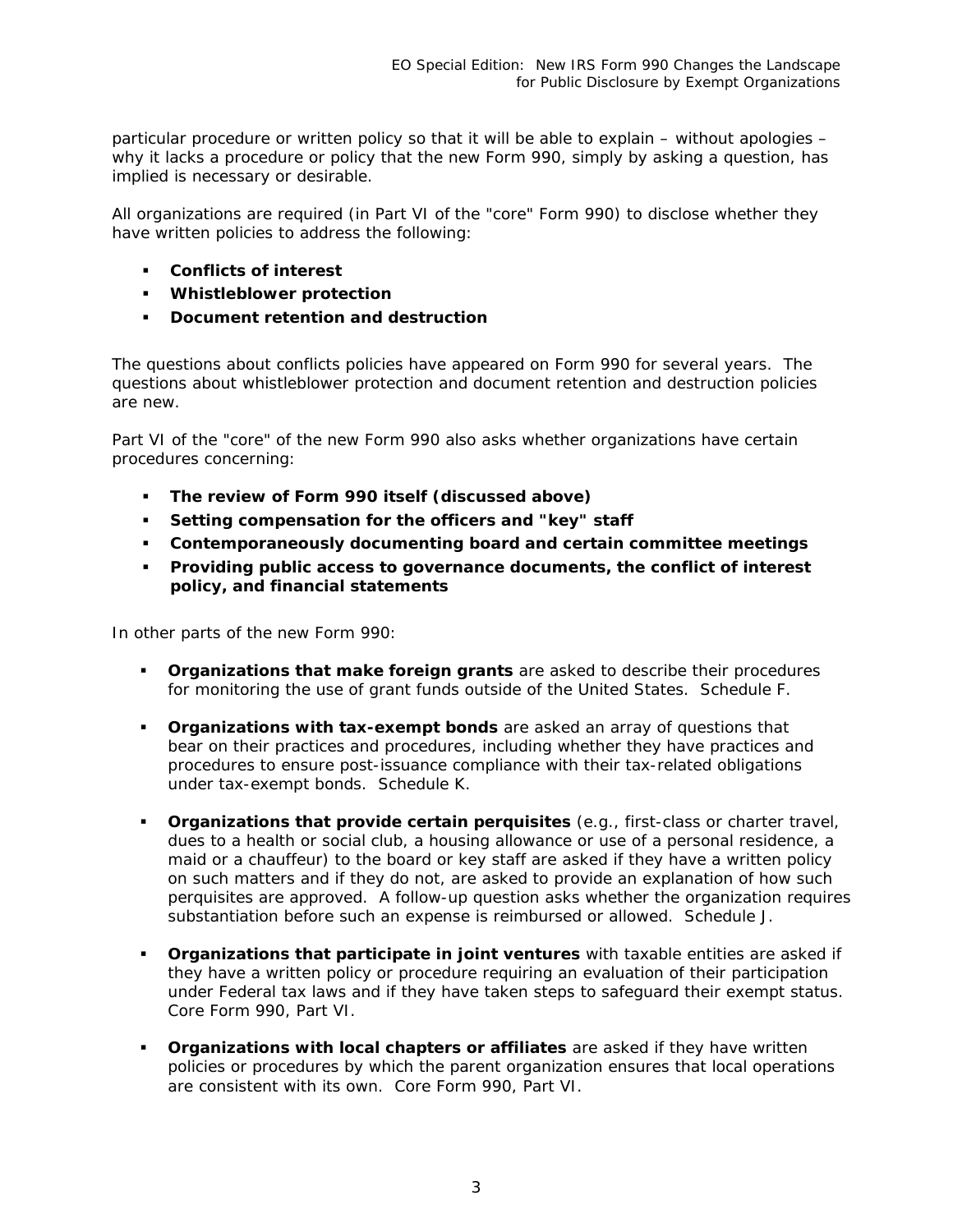- **Organizations with an independent accountant** are asked if they have a committee that assumes responsibility for selection of the independent accountant and oversight of the accountant's work. *Core Form 990, Part XI.*
- **Schools** are asked whether they have a racially nondiscriminatory policy towards students in either their charter, bylaws, other governing instrument, or a resolution of the governing body. Schools also face an array of other questions on related issues. *Schedule E.*
- **Hospitals** are asked whether they have a written charity care policy, a written debt collection policy that includes provisions on the collection practices to be followed for patients who are known to qualify for charity care or financial assistance, and an annual community benefit report. *Schedule H.*
- **Museums and other organizations that accept "non-cash contributions"** are asked whether they have a gift acceptance policy that requires the review of nonstandard contributions. "Non-standard contributions" are defined as including items that are *not* reasonably expected to be used to satisfy or further the organization's exempt purposes and for which there is no ready market to liquidate the item, provided the value of the item is highly speculative or difficult to ascertain. Under the current wording of the question, it appears that every organization required to complete Schedule M must answer this question, even if the policy of the organization is not to accept any "non-standard contributions." *Schedule M.*

### *IRS Guidance About Policies and Procedures*

The new Form 990, the draft instructions, and other publications by the IRS provide some guidance about what the IRS expects with regard to some of the procedures and written policies it asks about.

*Conflicts of Interest.* The IRS has supplied a model conflict of interest policy as Appendix A of the Instructions for the Form 1023 (the application for tax-exempt status), and the questions in the new Form 990 itself show some characteristics that the IRS evidently expects to see (at a minimum) in a conflicts policy:

- (i) a requirement that directors, trustees, officers, and key employees disclose annually any interests they have that could give rise to conflicts, *and*
- (ii) a mechanism by which the organization "regularly and consistently" monitors and enforces compliance with the policy.

The mechanism for monitoring and enforcing the conflicts policy must be described in Schedule O of the new Form 990, Schedule O having been adopted by the IRS as an all-purpose repository for an organization to explain some of the policies and procedures contemplated by the new Form 990 or the organization's rationale for not having those policies and procedures. (It is fair to predict that Schedule O will be among the most read and most scrutinized aspects of the new Form 990.)

The draft instructions explain that a conflicts policy should define conflicts of interest, identify the classes of individuals within an organization who are covered by the policy, facilitate the disclosure of information that may help identify conflicts, and specify procedures to be followed in managing conflicts. According to the draft instructions,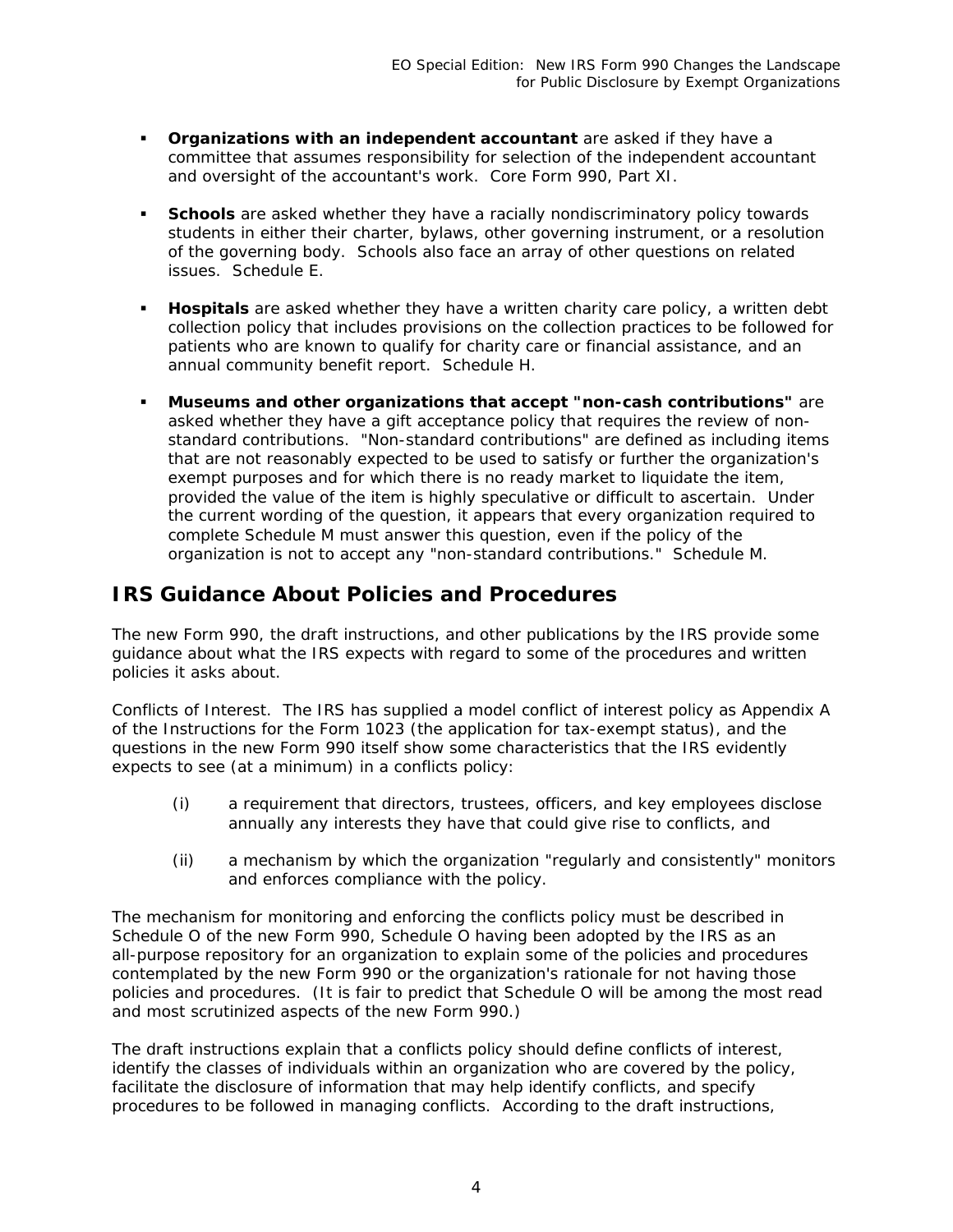a conflict of interest arises when "a person in a position of authority over an organization… may benefit financially from a decision he or she could make in such capacity, including indirect benefits such as to family members or businesses with which the person is closely associated." The draft instructions indicate that there must be a "material" financial interest or benefit to an individual (or a family member or an associated business) in order for service on multiple charity boards to result in a conflict of interest. An example in the draft instructions indicates that an individual who serves on the boards of two charities does not have a conflict (for IRS purposes) if one charity is deciding whether to endorse a legislative proposal favored by the other charity. (Perhaps the IRS will eventually provide examples of situations where it believes dual board service *would* present a conflict of interest within the IRS definition.)

In addition to its questions about the conflicts policy, the new Form 990 also requires disclosures about certain transactions with "interested persons" (Schedule L) and about the number of "independent" board members (Core Form 990, Part VI, Line 1). The new Form 990 also expands the existing scope of inquiry about business and family relationships among directors, trustees, officers, and key employees (Core Form 990, Part IV, Line 28). The "interested director" disclosures provide regulators and others with an opportunity to identify a wide array of interested party transactions and evaluate their terms and how they were approved. The questions about "independent" directors or trustees and "related" directors, trustees, officers, and key employees seem to be aimed primarily at providing regulators and other readers of Form 990 with a clearer sense of whether the governing board is generally able to bring independent judgments to bear in performing its fiduciary responsibilities – e.g., independence in evaluating whether staff are doing a good job in fulfilling the mission, meeting budgets, etc., and independence in implementing and overseeing meaningful policies and procedures to handle conflicts of interest.

Many organizations may conclude that they need to update their conflicts policies – perhaps recasting them as "conflict of interest and disclosure policies" – in order to collect sufficient information to file an accurate Form 990 and meet the IRS expectations for nonprofit governance seemingly reflected in these aspects of the new Form 990. This topic will be considered in a forthcoming Patterson Belknap report.

*Whistleblower Protection*. The draft instructions state that a whistleblower policy encourages staff and volunteers to come forward with credible information on illegal practices or violations of adopted policies of the organization, specifies that the organization will protect the individual from retaliation, and identifies those staff or board members or outside parties to whom such information can be reported.

In a 2008 publication entitled *Governance and Related Topics – 501(c)(3) Organizations,*  available at http://www.irs.gov/pub/irs-tege/governance\_practices.pdf, the IRS explains whistleblower protection policies in the context of an organization's ethical standards. The IRS says that a charity board bears "the ultimate responsibility for setting ethical standards and ensuring they permeate the organization and inform its practices." Accordingly, the IRS "encourages" each charity board to adopt and regularly evaluate "a code of ethics that describes behavior it wants to encourage and behavior it wants to discourage." So far, however, Form 990 does not inquire about codes of ethics.

*Document Retention*. The draft instructions provide that such a policy identifies the record retention responsibilities of staff, volunteers, board members, and outsiders for maintaining and documenting the storage and destruction of the organization's documents and records. In *Governance and Related Topics – 501(c)(3) Organizations,* the IRS says a document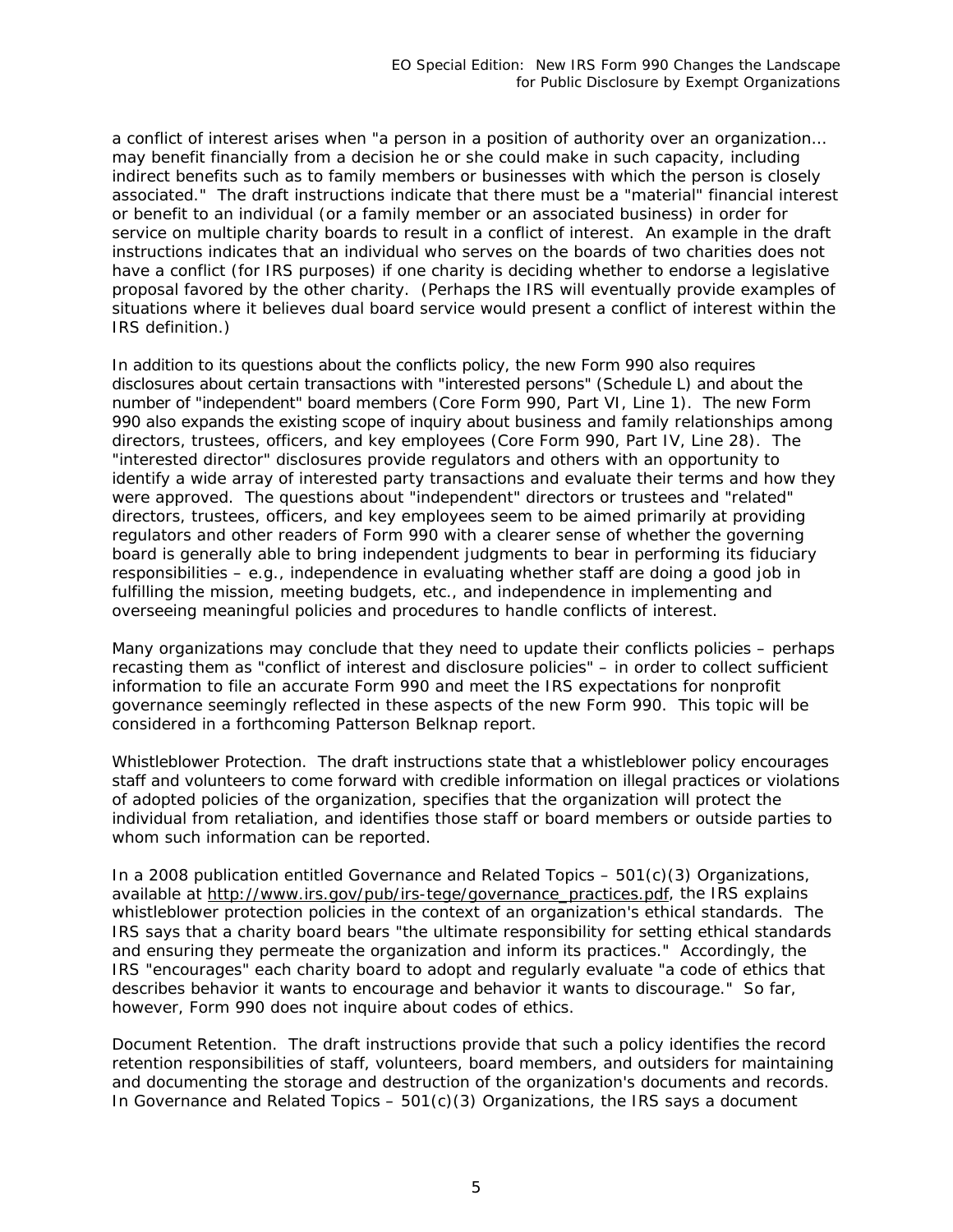retention policy should "establish standards for document integrity, retention, and destruction," should include guidelines for handling electronic files, and should cover back-up procedures, archiving of documents, and regular check-ups of reliability. The IRS also refers taxpayers to IRS Publication 4221, *Compliance Guide for 501(c)(3) Tax-Exempt Organizations*, available at http://www.irs.gov/pub/irs-pdf/p4221pc.pdf. The draft instructions to the new Form 990 contain a reminder that the Sarbanes-Oxley law imposes criminal liability on all organizations – even if they are tax-exempt – for retaliating against whistleblowers or destroying documents with the intent to obstruct a federal investigation.

*Setting Compensation*. The new Form 990 asks whether the organization's process for setting compensation for its CEO, Executive Director, or other top management official and for its officers and other key employees required (a) review and approval by independent persons, (b) comparability data, and (c) contemporaneous substantiation of the decision. In all events, the process must be described in Schedule O. Additionally, Schedule J asks whether a compensation committee is used to establish the compensation of the organization's CEO or Executive Director. Furthermore, the new Form 990 also expands generally the disclosure requirements for compensation (Core Form 990, Part VII). This enhanced degree of transparency may argue in favor of new procedures not only to collect sufficient information to file a complete return but also to ensure that the compensation review process is sufficiently robust.

*Documenting Meetings and Actions*. An organization must "contemporaneously document" *every* meeting held and written action taken in order to answer "Yes" to the new question about documentation of meetings and actions. The documentation question applies to all meetings of the governing body and committees with authority to act on behalf of the governing body. According to the draft instructions, documentation may include "approved minutes, strings of e-mails, or similar writings that explain the action taken, when it was taken, and who made the decision." The documentation is "contemporaneous" if it is made by the later of the next meeting of the governing body or committee or 60 days after the meeting or written action. If an organization is unable to answer "Yes" to this question, it must explain in Schedule O its practices or policies, if any, for documenting meetings and written actions by the governing body and committees with authority to act on its behalf.

*Public Access to Governing Documents, the Conflicts Policy, and Financial Statements.*  Schedule O is to be used for an organization to state whether and, if so, how it makes its governing documents (e.g., certificate of incorporation and bylaws), its conflicts policy, and its financial statements available to the public. Notably, there is no requirement in Federal or New York law that an organization make such materials available to the public, although some of these materials may ordinarily be obtained from public sources by persistent members of the public.

*Joint Ventures*. In disclosing to the IRS whether it has invested in (or has contributed assets to or otherwise participated in) a joint venture, an organization must apply the relatively broad definition under the draft instructions, which define joint ventures to be any "joint venture or similar arrangement with one or more taxable persons, regardless of whether the venture or arrangement is taxed as a partnership or as an association taxable as a corporation." The draft instructions say to include "all such arrangements whether the purpose is to conduct an exempt activity, an investment activity, or an unrelated trade or business, and regardless of whether the organization controls the joint venture or arrangement." The wording of the draft instructions is broad enough to suggest that all joint ventures extant during the tax year must be disclosed, even if they were entered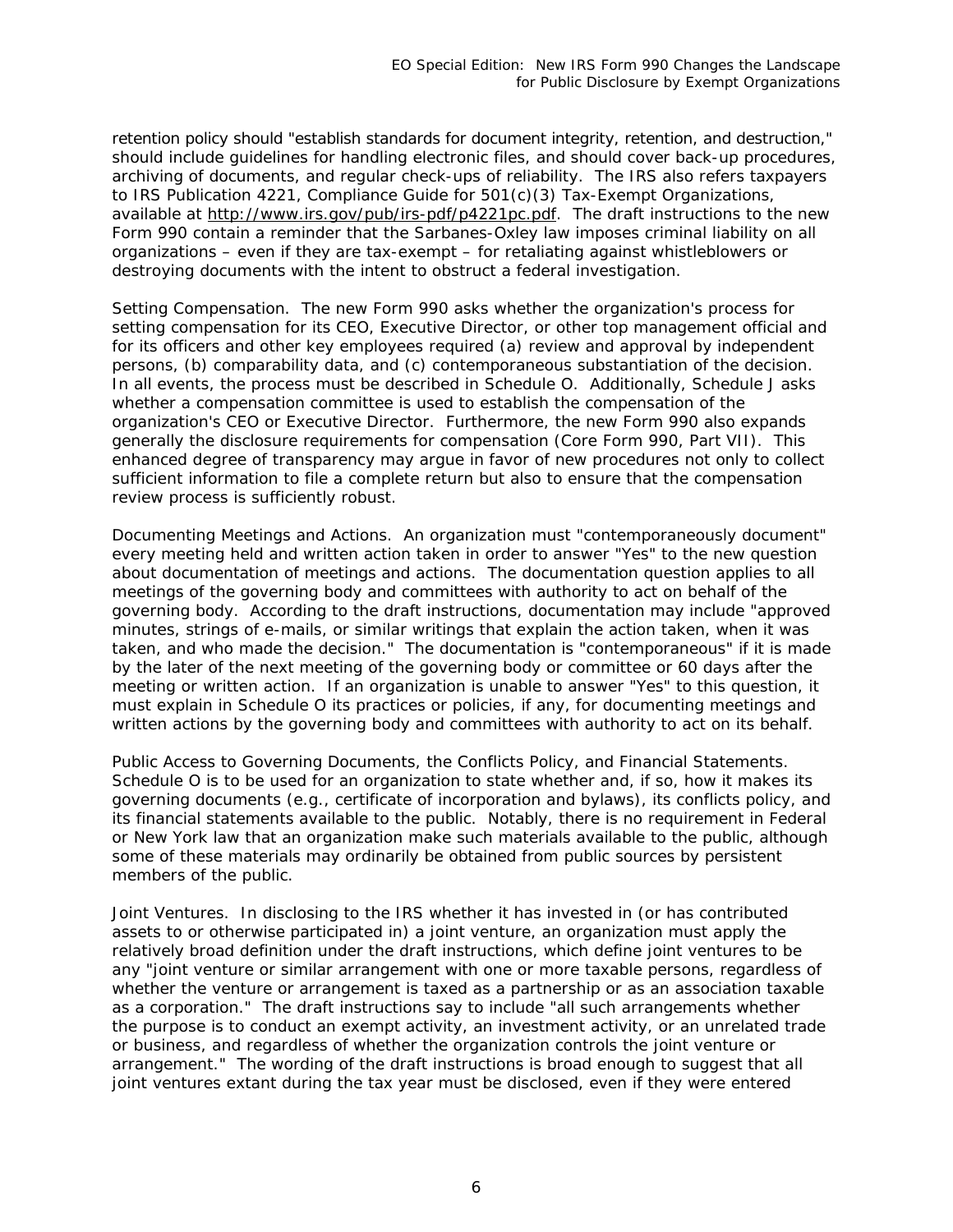into in a prior tax year. However, an organization is permitted to exclude any venture or arrangement that meets the following two tests:

- 95% or more of the income of the venture or arrangement is described in IRC Section 512(b)(1)-(5) (e.g., interest, dividends, capital gains, rents, or royalties), even if the income is debt-financed, *and*
- The primary purpose of the organization's participation in the venture or arrangement is the production of income or appreciation of property.

If an organization has participated in a joint venture, it must then answer a follow-up question concerning whether it has a written policy or procedure meeting certain requirements. According to the draft instructions, the policy or procedure must "require[] the organization to negotiate in its transactions and arrangements with other members of the partnership [*sic*] such terms and safeguards adequate to ensure that the organization's exempt status is protected." Additionally, the organization must also be able to assert that it has taken steps to safeguard its exempt status with regard to the venture or arrangement.

The draft instructions provide the following examples of steps that safeguard exempt status: control over the venture or arrangement is sufficient to ensure that the venture furthers the exempt purpose of the organization; the venture or arrangement is required to give priority to exempt purposes over maximizing profits for the other participants; the venture or arrangement is barred from engaging in activities that would jeopardize the organization's exemption; and all contracts entered into with the organization are on terms that are "arm's length or more favorable to the organization."

*Conclusion*. The new Form 990 will provide the impetus to almost all organizations that file Form 990 to develop a conflicts policy, a whistleblower protection policy, and a document retention and destruction policy, if they do not have such policies already. For organizations that already have those policies, the new Form 990 may cause them to consider whether updates or refinements are needed in light of the expanded degree of disclosure required by the new form. As to other matters, such as the process for setting compensation or deciding to enter into a joint venture, each organization will need to assess – based on its own activities – whether procedures or written policies need to be adopted or strengthened in order for the organization to present to the IRS, and to the world at large, the best possible picture of the way the organization is governed.